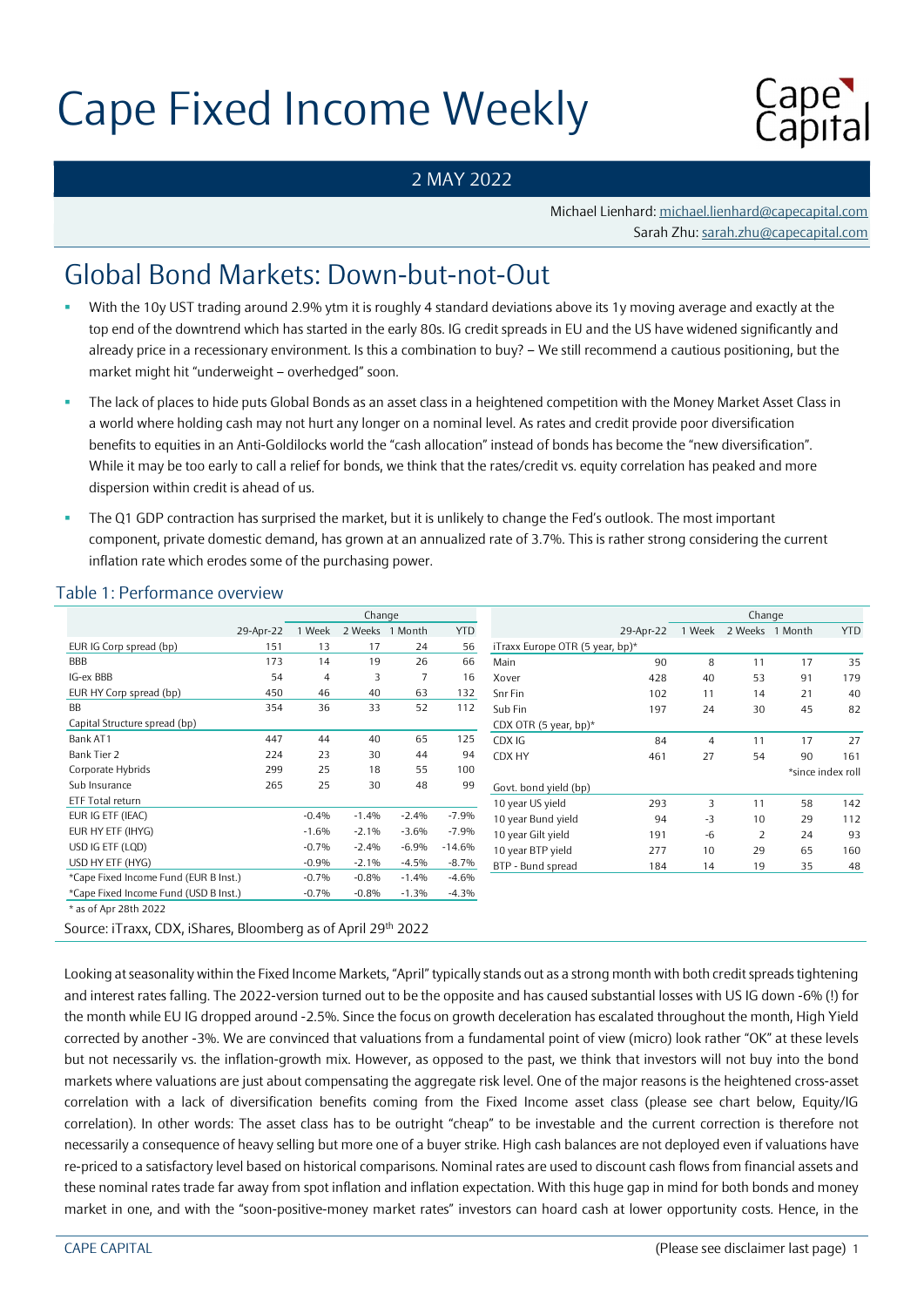absence of diversification benefits the median investor demands an additional pick-up in (real) yield terms within the Fixed Income asset class. While we think that the rates and credit markets will remain volatile, and a healthy degree of caution is more than justified, we expect the rates/credit vs. equity correlation to ease somewhat providing some relief to the risk-parity methodology. This should ultimately support the asset class to a certain degree.

With Central Banks signalling decisive actions, the focus should start to move away from inflation in favour of (slowing) growth. This should support the thesis of "peak correlation" described above. However, in parallel this could trigger a wave of de-compression (IG credit outperforming HY) contrary to Q1-2022. Hence, from a portfolio management point of view we prefer strong issuers but would continue to moderately and selectively increase credit duration, albeit at a very slow pace as the level of uncertainty stays elevated. In spite of this, the bulk of the credit duration remains within the 2-4y space which is the natural "home" for the Cape Fixed Income Fund (as can be seen from the pie chart below). De-compression should help stronger issuers while additional risky asset shocks would lead to a moderate credit curve flattening (1-2y tenors underperforming vs. the rest on a beta adjusted level) while in more friendly scenarios the "belly" (around 5y) should perform well.

The long awaited Q1 GDP figures showed a contraction (-1.4%) which was a surprise. However, within the clearly positive private domestic demand the consumption was up +2.7% (in real terms) and capex +9.2% which are the most positive prints since Q2-2021. No doubt, the headline print was a clear miss, but there seems to be less demand destruction in the Q1-2022 numbers than expected. While this can be seen as a small positive from a growth perspective it only adds to the rate hike pressures on the part of the Fed.